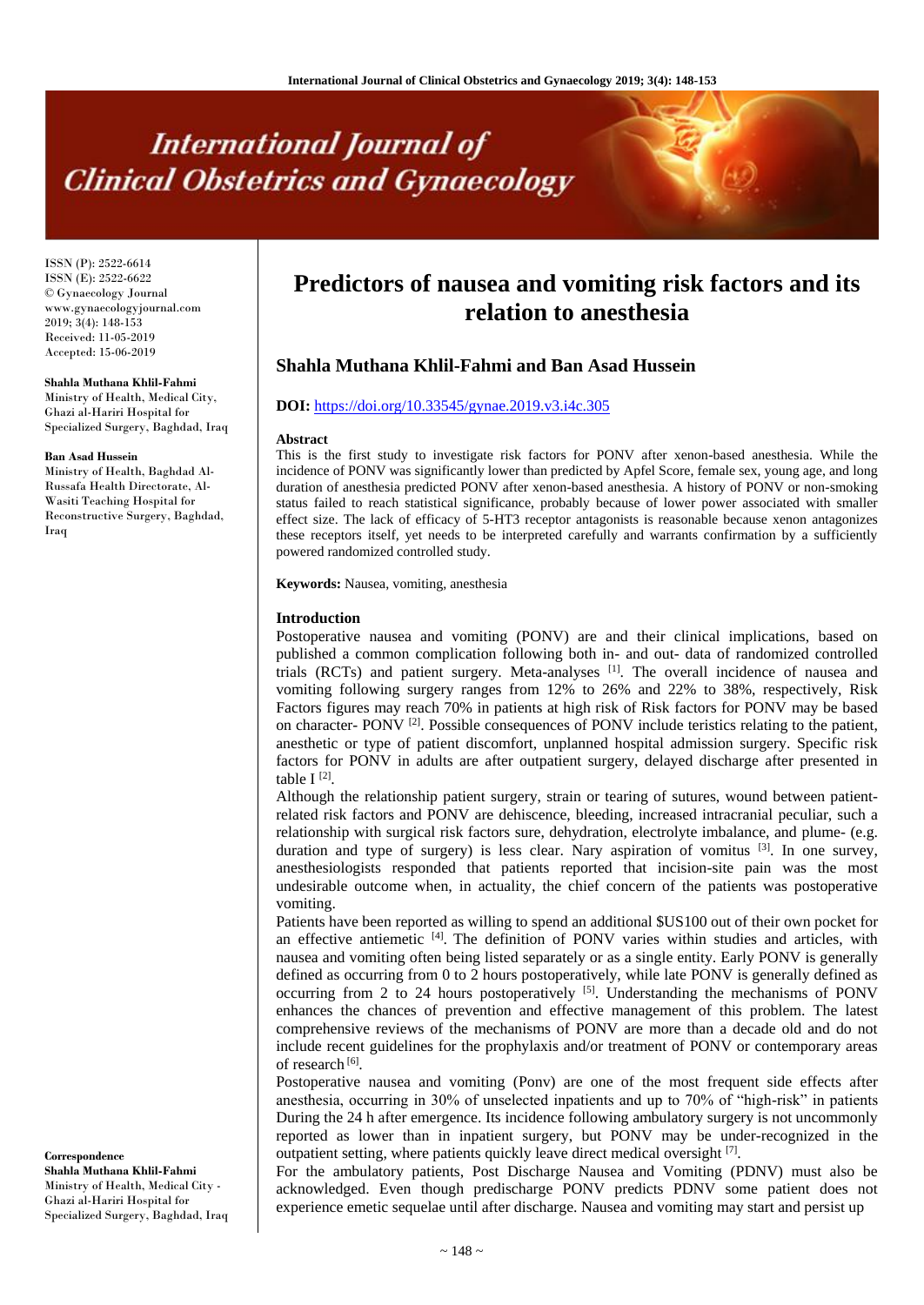to days after anesthesia and thus strategies providing longlasting protections should be sought. Q2 the present paper aims at providing an overview around PONV with a focus on prediction and factors that influence the risk for and severity of PONV in the patient scheduled for ambulatory surgery and anesthesia. Postoperative nausea and vomiting (PONV) is not only common but is one of the most distracting side effects after surgery/anesthesia  $[8]$ . Avoiding pain and PONV is highly prioritized.

#### **Background**

Nausea and vomiting are distinctly unpleasant sensations that may occur after surgery and anesthesia. Prevention and treatment of these symptoms are of particular importance in ambulatory anesthesia. Although rarely the cause of major morbidity, they occur relatively frequently and may result in the prolonged recovery room or hospital stays or unanticipated admission, adding cost and inconvenience to a patient's experience<sup>[9]</sup>.

Patients who become nauseated or vomit stay on average an extra 20–25 minutes in the post anesthetic care unit (PACU). In the ambulatory population, nausea and vomiting may occur or recur following discharge when patients have limited access to effective treatment. For patients, prevention of postoperative nausea and vomiting (PONV) ranks as high as pain control as a health care priority after surgery [10].

Prevention of PONV is one of the extensively studied areas in perioperative medicine, and numerous interventions, pharmacological and Nonpharmacological, are proven by double-blind placebo-controlled randomized trials to reduce but unfortunately not eliminate the incidence of these symptoms. The established clinical practice encourages clinicians to identify patients at risk of PONV and use a multimodal approach to prevent its occurrence. This review focuses on current approaches to risk prediction and reduction. Prediction of risk is important as not all patients will experience PONV even if not given antiemetic prophylaxis, and therefore, it is of clinical importance to identify patients who might benefit from interventions. In this way, patients who are not at risk of PONV would not receive medications that they have little likelihood of benefitting from, and they would also avoid the risk of possible side effects. The ability to accurately predict PONV coupled with an effective prophylactic or treatment strategy would result in avoidance of symptoms, faster recovery, and increased patient satisfaction, limit the occurrence of side effects, and improve resource utilization<sup>[11]</sup>.

#### **Post-discharge nausea and vomiting**

Post-discharge nausea and vomiting (PDNV) is experienced by  $35\% - 49\%$  of patients and may continue for up to one week  $[12]$ . Pain may be an additional risk factor for late PDNV. PDNV is particularly concerning, as patients may have limited access to effective therapies, and untreated symptoms have a significant impact on quality of life, functional status, and satisfaction [13]. The ability to accurately predict PDNV would be arguably more valuable than PONV as it would allow clinicians to provide easier access to interventions, EG, longer-acting agents and oral or transdermal preparations. In a multicenter study of 2,170 adults undergoing ambulatory anesthesia, Apfel identified a number of risk factors for PDNV, such as female sex, age  $>50$ years, a history of nausea or vomiting, and opioid administration or nausea in the post anesthesia care unit. Depending on the number of risk factors, the patient's risk for PDNV was predicted as 7%, 20%, 28%, 53%, 60%, and 89%, broadly in

keeping with PONV prediction (Figure 1).  $[14]$  The area under the receiver operating characteristic curve (AUC ROC) was 0.72.



**Fig 1:** Projected incidence of post discharge and vomiting using the using the Apfel score.

The physiology of PONV is complex and not fully understood. The centers for coordinating vomiting are located throughout the pons and medulla. The chemoreceptor trigger zone (CTZ) and the nucleus tractus solitaries (NTS) receive input, which can contribute to nausea and vomiting. The CTZ then projects to the NTS, which triggers vomiting by stimulating multiple other nuclei (rostral nucleus, nucleus ambiguous, ventral respiratory group, and the dorsal motor nucleus of the vagus). The CTZ receives input from vagal afferents in the gastrointestinal tract. As it is located in the area postrema of the fourth ventricle outside the blood-brain barrier, it can also be stimulated by emetogenic drugs, toxins, and metabolites in the blood and cerebrospinal fluid. The NTS receives input from vagal afferents and from the vestibular and limbic apparatus; therefore, it is sensitive to motion sickness. It also appears to receive input directly from the cerebral cortex in anxiety-induced nausea. There are multiple neurotransmitter pathways involved in transmitting these signals: 5HT3 is the principal neurotransmitter for vagal afferents to the CTZ, dopamine-2 transmits from the CTZ to the NTS, and the vestibular apparatus uses histamine-1 and acetylcholine as its neurotransmitters. PONV can be triggered by various stimuli acting on different neurotransmitter [15].



Fig 2: Pathophysiology of nausea and vomiting after anesthetic and surgery.

Pathways, including anxiety, pain, drugs, and motion. There are several different classes of antiemetic medications available targeting these different pathways (vide infra).

#### **Antiemetics: risks and benefits**

A large number of drugs have been shown in well-designed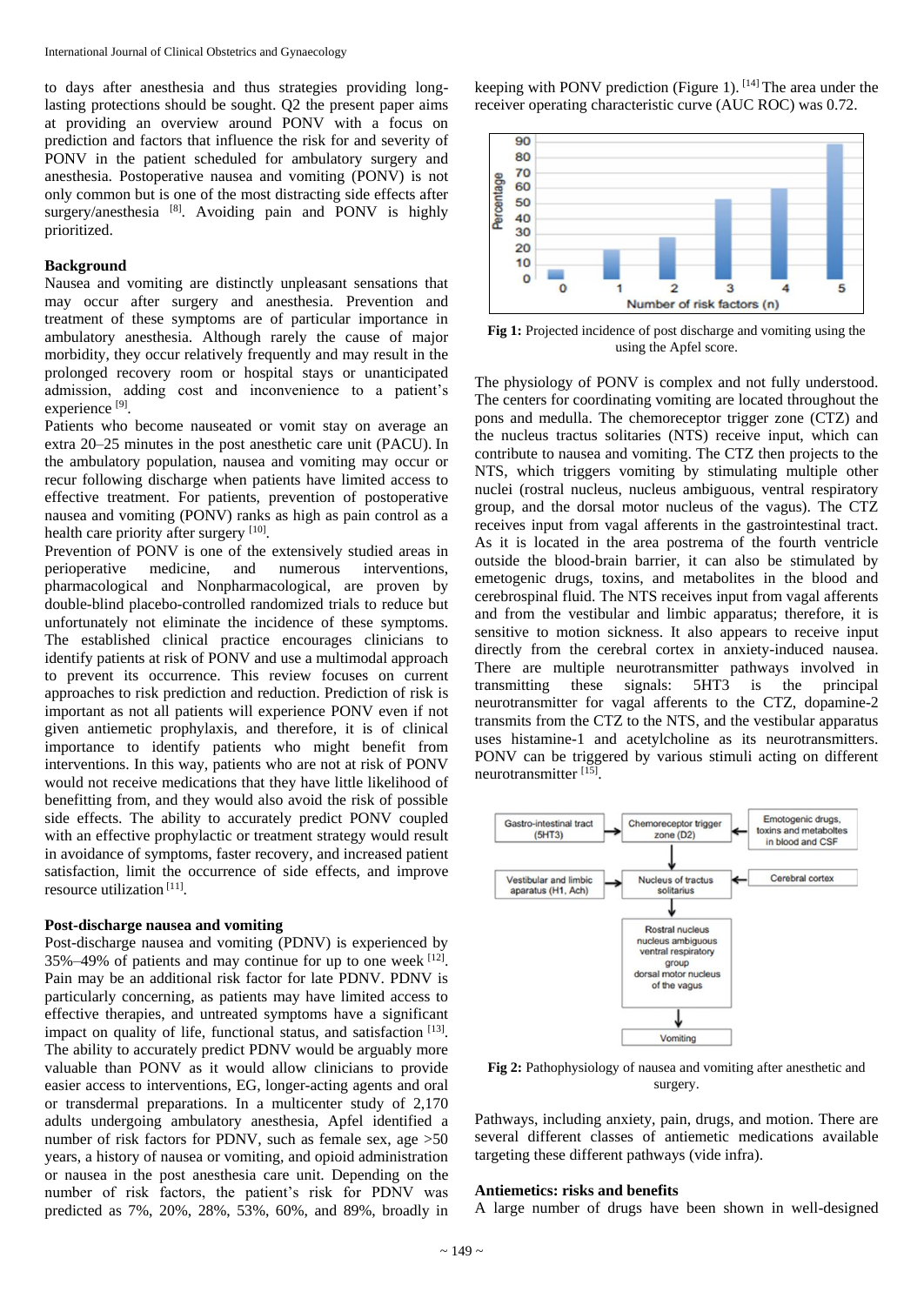trials to prophylactically reduce PONV with numbers needed to treat ranging from 2 to 9  $[16]$ . It is estimated that even the most effective agents reduce the symptoms in only 25%–30% of those who receive them. Since a patient is likely to experience simultaneous activation of multiple emetogenic pathways, the use of drugs that act on different pathways is logical. Used in combination, antiemetic agents from different classes have greater efficacy than used alone  $[17]$ . Although in theory, the use of multiple drugs at lower individual doses is more effective than single therapy, evidence for antagonism between some antiemetic agents is evolving. Available antiemetic agents include 5HT3 receptor antagonists, corticosteroids, neurokinin-1 receptor antagonists, butyrophenones, antihistamines, anticholinergics, benzodiazepines, alpha-2 agonists, and phenothiazines. More recently, investigated interventions include gabapentin and mirtazapine that act at 5HT3 and histamine receptors <sup>[18]</sup>. Other drugs can influence PONV through omission or substitution, eg, opioids, volatile anesthetic agents, nitrous oxide, and reversal agents. Given the range of options and dose variations, it is perhaps unsurprising that no optimal combination of agents has been determined. In a Cochrane review of 737 studies involving 103,237 patients, Carlisle and Stevenson 21 studied eight proven antiemetics and estimated that in a population experiencing a 30% incidence of PONV, administration of a proven antiemetic would benefit only 10%. The remainder would not benefit but would be exposed to side effects <sup>[19]</sup>. A study aiming to investigate all possible combinations of single fixed doses of eight drugs would require 256 groups. Overall, side effects are usually mild and are estimated to be experienced by 4% of those who receive them. [20] The side effects of the drug classes are as follows: 5HT3 receptor antagonists: headache, elevated liver enzymes, constipation, and QTc prolongation in higher doses; corticosteroids: hyperglycemia, shortened duration of rocuronium-induced neuromuscular blockade, perineal pruritus, and bradycardia, <sup>[21]</sup> the incidence of postoperative wound infections does not appear to increase following the use of dexamethasone; 27 NK-1 receptor antagonists: dizziness, headaches, and constipation  $[22]$  butyrophenones: sedation, hypotension, and extrapyramidal symptoms, pathological QTc prolongation does not occur with doses used for PONV prophylaxis;30 antihistamines: sedation, dry mouth, and constipation; anticholinergic agents: dry mouth, drowsiness, and visual disturbances; benzodiazepines: sedation; alpha-2 agonists: hypotension and sedation; phenothiazines: sedation; gabapentin: somnolence and dizziness; PC6 acupoint stimulation: skin irritation, blistering, redness, and pain [23].

A practical issue encountered by clinicians using current risk scores is that certain risks cannot be evaluated when assessing risk factors. Although certain risk factors are binary, eg, male versus female, others are not. A patient who has never had an anesthetic before clearly does not have a history of PONV but may well be in a high-risk group. Alternatively, a patient who had a previous anesthetic but did not have PONV may not have experienced symptoms because they received antiemetics. Patients may also confuse delayed opioid-induced nausea with PONV. Additionally, neither the likelihood of postoperative opioid administration nor the duration of surgery can be known with absolute certainty. It is also unclear whether infrequent smokers should be categorized identical to heavy smokers. Similar issues relate to quantification of motion sickness. Thus, arguably, in a proportion of patients, many elements of a scoring system cannot be used with confidence<sup>[24]</sup>.

The average PONV rate in contemporary practice is thought to

be ~20%–30%.61 Examination of control groups in recent randomized controlled trials representing "usual care" in academic institutions shows even higher incidences. In a recent study of 1,483 patients, the incidence of PONV in the patient group who were subject to risk assessment and the therapeutic recommendation was 42%. The "care as usual" group had an overall incidence of PONV of 50%. This ranged from 23% to 82% depending on risk profile. 62 A prior study from the same investigators yielded a 42% incidence of PONV in the "care as usual" group.63 Ziemann-Gimmel *et al* 64 recently reported an incidence of 37.3% of PONV in bariatric patients who had volatile-based general anesthesia all of whom who received triple prophylaxis. White *et al*. 65 reported a 45% requirement for rescue antiemetics in patients who had a minimum of two Apfel risk factors<sup>[25]</sup>.

A number of well-conducted studies have investigated the effect of intravenous fluids in PONV<sup>[26]</sup>. McCaul *et al* <sup>[27]</sup> failed to find any benefit of balanced crystalloid in quantities targeted to replace fasting volume-deficit patients undergoing gynecological laparoscopy. In a similar patient population, larger quantities of fluid (30 mL/kg) did, however, reduce PONV substantially. Pulmonary function was not adversely affected at these volumes, but it should be recognized that the patients in these studies did not have the cardiorespiratory disease, and equivalent volumes of fluid may not be appropriate to all patient populations and surgeries. <sup>[28]</sup> Intravenous fluid administration has also been shown to reduce pain after laparoscopic surgery <sup>[29]</sup>. The results of the studies investigating colloids are conflicting. Preoperative oral carbohydrate drinks taken 2 hours preoperatively have been shown to reduce PONV<sup>[30]</sup>. Acustimulation A recent Cochrane review assessed the literature regarding stimulation of the wrist acupuncture point PC6 for preventing PONV and found the technique to be no inferior to pharmacological antiemetics.36 Implementation gaps There is ample evidence that antiemetic prophylaxis is underutilized by providers<sup>[31]</sup>.

In Scotland, Brampton *et al* 76 reported only a 67% adherence to local PONV guidelines and a 58% incidence of PONV. In the US, 61% and 52% compliances were reported for prophylaxis and rescue medication, respectively, in accordance with the American Society of Anesthesiologists and American Society of Peri-Anesthesia Nurses clinical practice guidelines. In that study, conducted in an academic teaching center, 8% of patients did not receive any prophylactic antiemetic agents despite each having a high-risk profile. Compliance with institutional protocols is improved somewhat by educational strategies and decision prompting. Kappen *et al* [32] recently reported their investigation into the failure of risk-prompting strategy for PONV to influence patient outcome. The reluctance of the clinicians to change practice was based in part on risk management, ie, the lack of risk-benefit consideration for drugs. Additional factors were the low priority given to PONV as an important health care outcome and the reliance on intuition to make decisions regarding prophylaxis<sup>[33]</sup>.

## **Methods**

Eligible patients were aged 18 yr or older and were scheduled to receive general anesthesia for surgery that included a skin incision and that was anticipated to exceed 2 h. Patients undergoing cardiac surgery or thoracic.

Surgery requiring one-lung ventilation, or in whom N2O was contraindicated in the opinion of the anesthetist (e.g. past history of severe postoperative emesis and current bowel obstruction), were excluded. The primary hypothesis of the ENIGMA trial was that avoidance of N2O in the gas mixture for anesthesia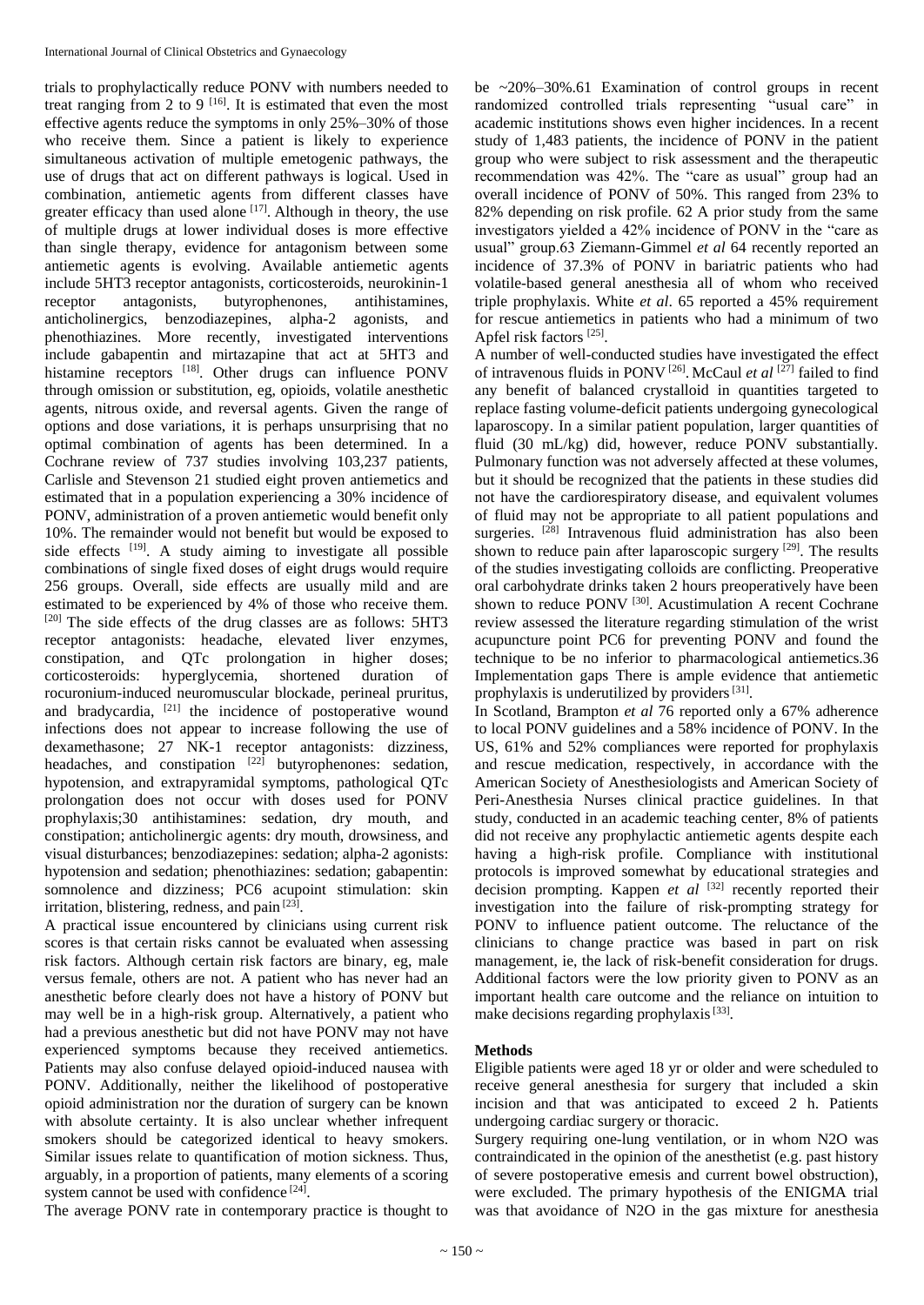may decrease the duration of hospital stay. The current paper presents an analysis of one of the secondary outcomes of the trial. This secondary analysis was prospectively planned.

Preoperative demographic characteristics and details of patient medical and surgical history were recorded. A past history of PONV or motion sickness and postoperative opioid use were not recorded. Severe PONV was defined as: (i) two or more episodes of expulsion of gastric contents at least 6 h apart; (ii) received at least three doses of antiemetic medication for treatment of PONV, within the first 24 h after surgery; or both. Severe PONV was assessed at 24 h post-surgery by an interview and medical record review. Statistical analyses all randomized patients were considered as comprising the intention-to-treat population for all primary and secondary analyses. Continuous data were graphed to assess their distribution. Data were summarized using mean (SD) (symmetrically distributed data), median (range) (interquartile range) (skewed data), and number (%) (Categorical data). Groups were compared using unpaired, two-tailed t-tests (symmetrically distributed data), Wilcoxon rank-sum tests (skewed data), x 2 tests (categorical data), or logrank tests (survival data). Because of the expected possibility of interactions between two or more covariates, including effect modifiers, we chose to explore the confounding effect of those variables found to have a significant (P,0.20) association with severe PONV in multivariate logistic regression models. We thus developed a parsimonious model of independent predictors of risk of severe PONV. We used receiver operating characteristic (ROC) analysis on our logistic regression model. These statistical analyses were conducted using Stata 8.2 (Stata Corporation, College Station, TX, USA). In addition, we applied a recursive partitioning or classification and regression tree analysis (CART). Whereas logistic regression is used to define overall relationships between potential risk factors and outcomes, CART is used to examine local or subgroup relationships. For example, CART, or similar procedures, has been used to identify high-risk groups for harmful alcohol use14 and patients at high risk of atrial fibrillation after cardiac surgery.15 we used the CART 6 (2006) binary tree-building procedure (Salford Systems, San Diego, CA, USA). All of the variables used in the logistic regression analysis were available for selection by CART. BIS monitoring and N2O were entered into CART first because a significant interaction between them was identified during logistic regression modeling. We began with the full data set (n¼2012). Although CART includes crossvalidation procedures, we further tested the methodology by randomly splitting the sample into a training sample to create the CART tree (n<sup>1/41509; 75%)</sup> and a testing sample (n<sup>1/4503; 25%)</sup> to test it both subsamples were highly similar on the composition of the outcome variable. The classification accuracy obtained for each subset was compared using an x 2 test, if not significantly different, the two samples were combined and the tree reconstructed on the total sample. Finally, the final subgroups (or 'terminal nodes') of the CART tree were entered into a logistic regression analysis, adjusting for the effects of possible risk factors available to, but not chosen by, CART (i.e. age, 45 yr, and abdominal surgery).14 All reported P-values are two-sided and not adjusted for multiple comparisons.

#### **Results**

Assessment of postoperative nausea and vomiting Subjects were followed for 24 h after extubation by study physicians. The incidence of nausea, vomiting, or both within the 24 h period was assessed by medical chart inspection followed by a personal patient interview and recorded as a binary variable. The requirement for postoperative antiemetic medication ('rescue medication') was assessed from medical charts. The incidence of postoperative nausea and vomiting and quantification of independent predictors the observed incidence of PONV was compared with the expected incidence predicted by Apfel Score. The initial Apfel Score was corrected for the administered postoperative opioids. This comparison was performed only in subjects who did not receive antiemetic prophylaxis to determine the unimpeded emetic activity of xenon-based anesthesia. We assessed predictors for PONV or rescue medication after xenon-based anesthesia by logistic regression analysis. A recent, large meta-regression identified female sex, history of PONV or motion sickness, non-smoking status, younger age, duration of anesthesia, use of postoperative opioids, and certain types of surgery as independent predictors for PONV after propofol or inhaled anesthetic-based anesthesia.8 Therefore, we decided a priori to include these variables in the model. The comparison of postoperative opioid consumption was facilitated by calculation of morphine equivalents. In addition, different classes of medical antiemetic prophylaxis and study centers were also included as single binary variables in the model a priori. The aim of the next step was to identify further potential predictors by testing remaining variables (height, weight, body mass index, amount of intraoperative fluids, type of intraoperative opioid, and use of regional anesthesia) for association with PONV or rescue medication by Univariate analysis. As no statistically significant associations were found, we did not include these variables in our logistic regression analysis. Variables within the model were tested for collinearity using the Collin extension of Stata (P. Ender, University of California, and Los Angeles, CA, USA). The goodness of fit was assessed using the Homer–Lemeshow test with 10 groups. The effectiveness of medical antiemetic prophylaxis the effect of prophylactic antiemetics was part of the logistic regression analysis. However, we additionally performed a propensity score-matched analysis so that subjects who did or did not receive prophylactic antiemetics were comparable. To this end, a binary variable was generated indicating whether a subject received medical antiemetic prophylaxis or not. Then, a logistic regression model including sex, age, smoking status, history of PONV or motion sickness, regional anesthesia, duration of anesthesia, anticipated postoperative opioid use, and study center was used to calculate the propensity for receiving medical antiemetic prophylaxis. Finally, subjects with prophylaxis were matched on a one-to-one basis with patients without prophylaxis on the logic of the propensity score using calipers of 0.2 of the logit. Univariate analyses were performed to verify that groups were balanced on the variables used for calculation of the propensity score (i.e. that matching was successful). Additionally, standardized differences were calculated to quantify the balancing of groups. 10 the sample size estimation of the underlying study was carried out based on the primary endpoints depth of anesthesia and incidences of hypertension and anesthesia. However, when comparing an overall PONV incidence associated with general anesthesia of 38%11 and a previously reported PONV incidence of 27.5% after xenon-based anesthesia, a minimal sample size of 364 patients would be required. On this basis, we considered the available number of 500 patients included in this study to be sufficient.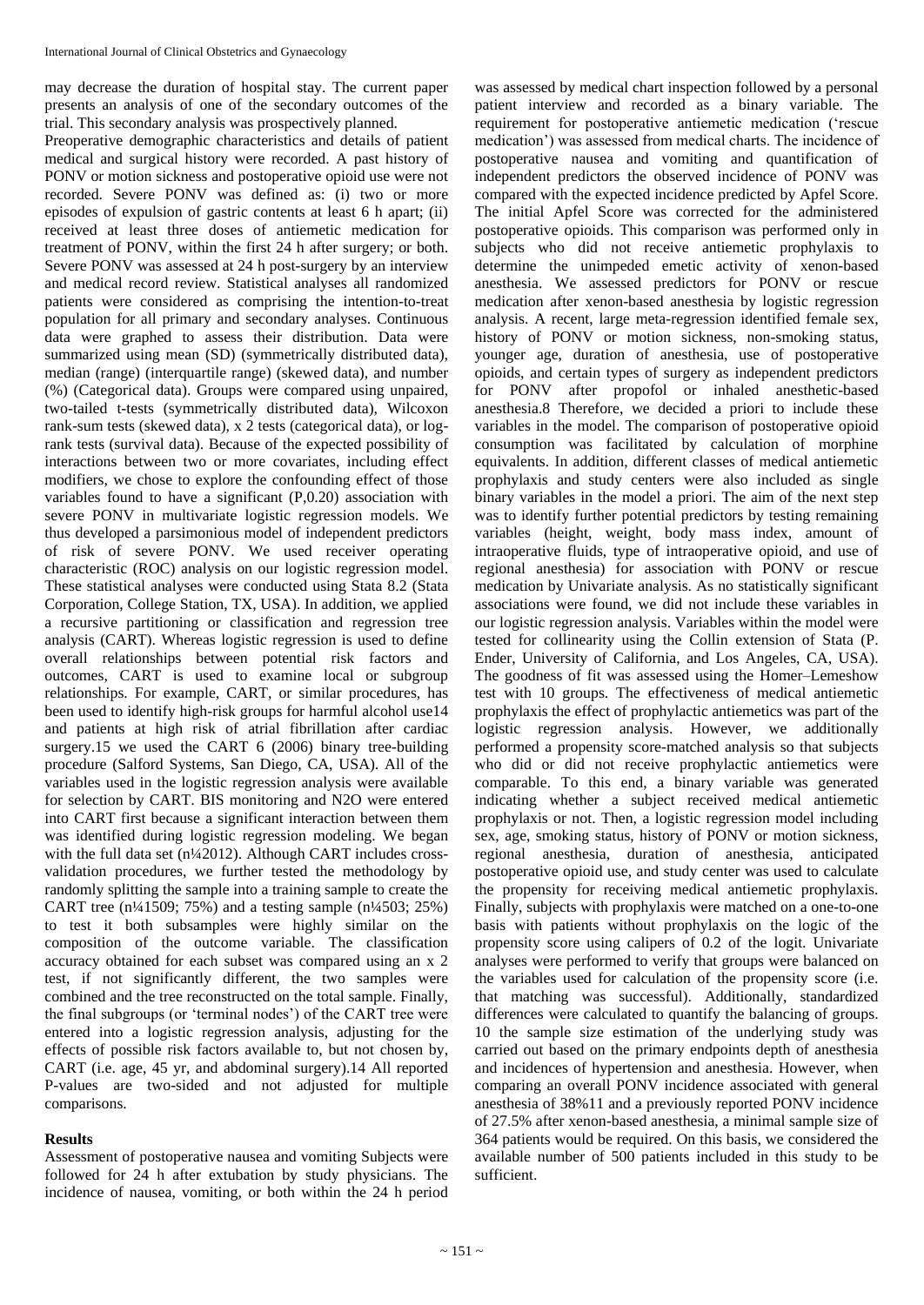| <b>Predictor</b>                            | <b>Adjusted odds ratio</b> | 95% Confidence interval |         |  |  |  |  |  |  |
|---------------------------------------------|----------------------------|-------------------------|---------|--|--|--|--|--|--|
| <b>Subject-related factors</b>              |                            |                         |         |  |  |  |  |  |  |
| Female sex                                  | 1.76                       | 1.08-2.89               | 0.025   |  |  |  |  |  |  |
| Age (per $10 \text{ yr}$ )                  | 0.82                       | $0.69 - 0.97$           | 0.023   |  |  |  |  |  |  |
| Non-smoking status                          | 1.48                       | $0.87 - 2.51$           | 0.15    |  |  |  |  |  |  |
| History of PONV or motion sickness, or both | 1.44                       | $0.83 - 2.50$           | 0.19    |  |  |  |  |  |  |
| <b>Anaesthesia-related factors</b>          |                            |                         |         |  |  |  |  |  |  |
| Duration (per hour)                         | 1.36                       | 1.17-1.59               | < 0.001 |  |  |  |  |  |  |
| Postoperative morphine equivalent (per mg)  | 1.02                       | $0.99 - 1.05$           | 0.13    |  |  |  |  |  |  |
| <b>Prophylaxis</b>                          |                            |                         |         |  |  |  |  |  |  |
| Dexamethasone                               | 0.72                       | $0.32 - 1.60$           | 0.41    |  |  |  |  |  |  |
| $5-HT3$ antagonist                          | 1.39                       | $0.65 - 2.98$           | 0.40    |  |  |  |  |  |  |
| Other                                       | 1.06                       | $0.41 - 2.76$           | 0.91    |  |  |  |  |  |  |
| Prophylaxis per se'                         | 0.98                       | $0.54 - 1.77$           | 0.93    |  |  |  |  |  |  |

**Table 1:** Shows the results of the correlation between the variables of the study variables and their significance

Duration of anesthesia was a strong predictor for PONV and need for rescue medication; the incidence of PONV was roughly doubled with every additional 2 h of exposure. This relationship has also been known for other inhaled anaesthetics17 and nitrous oxide and appears to be independent of the targeted receptors. Given that xenon has a very low blood–gas partition coefficient of 0.11518 and does not accumulate,  $[34]$  it is questionable whether it can directly trigger PONV several hours after anesthesia. However, xenon has been traced in human blood and urine up to 24 h after anesthesia, probably because of storage in fatty tissue. Rather than triggering PONV by direct mechanisms, alterations in gene expression and protein function may contribute to PONV after xenon inhalation. For example, xenon facilitates preconditioning by inducing hypoxia-inducible factor-1α. It also up regulates a variety of genes involved in neuronal signaling,  $[35]$  alters the excitability of brain cells by increasing neuronal Ca2+ concentration,  $^{[36]}$  and interferes with neuronal norepinephrine re-uptake.

However, given that the molecular mechanisms of PONV have yet to be elucidated, it remains highly speculative whether these xenon-induced cellular alterations contribute to PONV. Not all items of the Apfel Score were predictive in our patient population. The confidence intervals for non-smoking status and history of PONV, motion sickness, or both were too wide to reach statistical significance, and effect sizes for those two factors were smaller than after 'traditional' anesthesia.8 It seems reasonable that PONV after anesthesia with 'classic' inhaled anesthetics or propofol does not necessarily predict PONV after xenon-based anesthesia because of different mechanisms of action. However, we cannot completely rule out the possibility that in a larger sample, non-smoking status and history of PONV/motion sickness may be detected as significant predictors. Postoperative nausea and vomiting have been widely attributed to postoperative opioid use. [37]

In our model, the dose of postoperative opioids was not predictive for PONV. It is known that administration of postoperative opioids is correlated with the duration of anaesthesia.7 29 When testing for collinearity, we found a positive correlation between postoperative morphine equivalent use and duration of anesthesia (Pearson's  $r=0.21$ ).

|                                             | Total cohort (n=488) |                          |         | Propensity-matched cohort (n=182) |                |         | <b>Standardize</b> |  |  |
|---------------------------------------------|----------------------|--------------------------|---------|-----------------------------------|----------------|---------|--------------------|--|--|
|                                             |                      | Prophylax No prophylaxis | P-value | Prophylaxis                       | No prophylaxis | P value | d difference       |  |  |
|                                             | is $(n=155)$         | $(n=333)$                |         | $(n=91)$                          | $(n=91)$       |         |                    |  |  |
| Age $(yr)$                                  | 47(16)               | 56(16)                   | < 0.001 | 50(17)                            | SO(15)         | 0.89    | 0.02               |  |  |
| Female                                      | 111 (72)             | 116(35)                  | < 0.001 | 49 (54)                           | 42(46)         | 0.37    | 0.14               |  |  |
| Non-smoking status                          | 123 (79)             | 241 (72)                 | 0.12    | 74 (81)                           | 71 (78)        | 0.71    | 0.07               |  |  |
| History of PONY or motion sickness, or both | 36(23)               | 58 (17)                  | 0.14    | 20(22)                            | 16(18)         | 0.58    | 0.10               |  |  |
| Postoperative opioid use                    | 100 (65)             | 276 (83)                 | < 0.001 | 59 (65)                           | 65 (71)        | 0.43    | 0.12               |  |  |
| Duration of anaesthesia (min)               | 160 (96)             | 171 (93)                 | 0.22    | 165 (96)                          | 173 (95)       | 0.56    | 0.09               |  |  |
| Additional regional anaesthesia             | 19(12)               | 92(28)                   | < 0.001 | 13(14)                            | 12(13)         | 0.99    | 0.03               |  |  |
| Percentage expected risk according to Apfel | 48(16)               | 42(17)                   | 0.002   | 44.3(16)                          | 43.0(20)       | 0.93    | 0.08               |  |  |
| <b>Score</b>                                |                      |                          |         |                                   |                |         |                    |  |  |
| 24 h PONY                                   | 44 (28)              | 92(28)                   | 0.91    | 27(30)                            | 31(34)         | 0.63    | 0.09               |  |  |
| 24 h nausea only                            | 22(14)               | 56 (17)                  | 0.51    | 11(12)                            | 14(15)         | 0.67    | 0.09               |  |  |
| 24 h vomiting only                          | 11(7)                | 15(5)                    | 0.28    | 8(9)                              | 9(10)          | 0.99    | 0.03               |  |  |
| 24 h nausea and vomiting                    | 11(7)                | 21(6)                    | 0.84    | 8(9)                              | 8(9)           | 1.0     | $\Omega$           |  |  |
| 24 h need for rescue medication             | 43 (28)              | 81 (24)                  | 0.44    | 25(28)                            | 27(30)         | 0.87    | 0.04               |  |  |

**Table 2:** Shows the results of the significance of each variable and the probability values of the study

The data reported were obtained in a prospective cohort study investigating adverse events during xenon-based anesthesia so that prophylaxis was not protocolized, but administered at the discretion of the attending anesthetist. Thus, it would not have been appropriate to compare the raw incidences of PONV in patients who did or did not receive prophylactic antiemetics. This issue was addressed by controlling for other factors in the logistic regression analysis. Furthermore, we conducted a thorough propensity score matching with the objective of creating two groups of patients, with or without antiemetics, which were similar in all relevant factors. After matching was completed, univariate analyses verified that the two groups were similar in all variables except for antiemetics.

#### **References**

1. Tseng L-H, Liou S-C, Chang T-C, Tsai S-C, Soong Y-K, Wong S-Y *et al.* A randomized blinded study of the incidence of postoperative nausea and vomiting in women